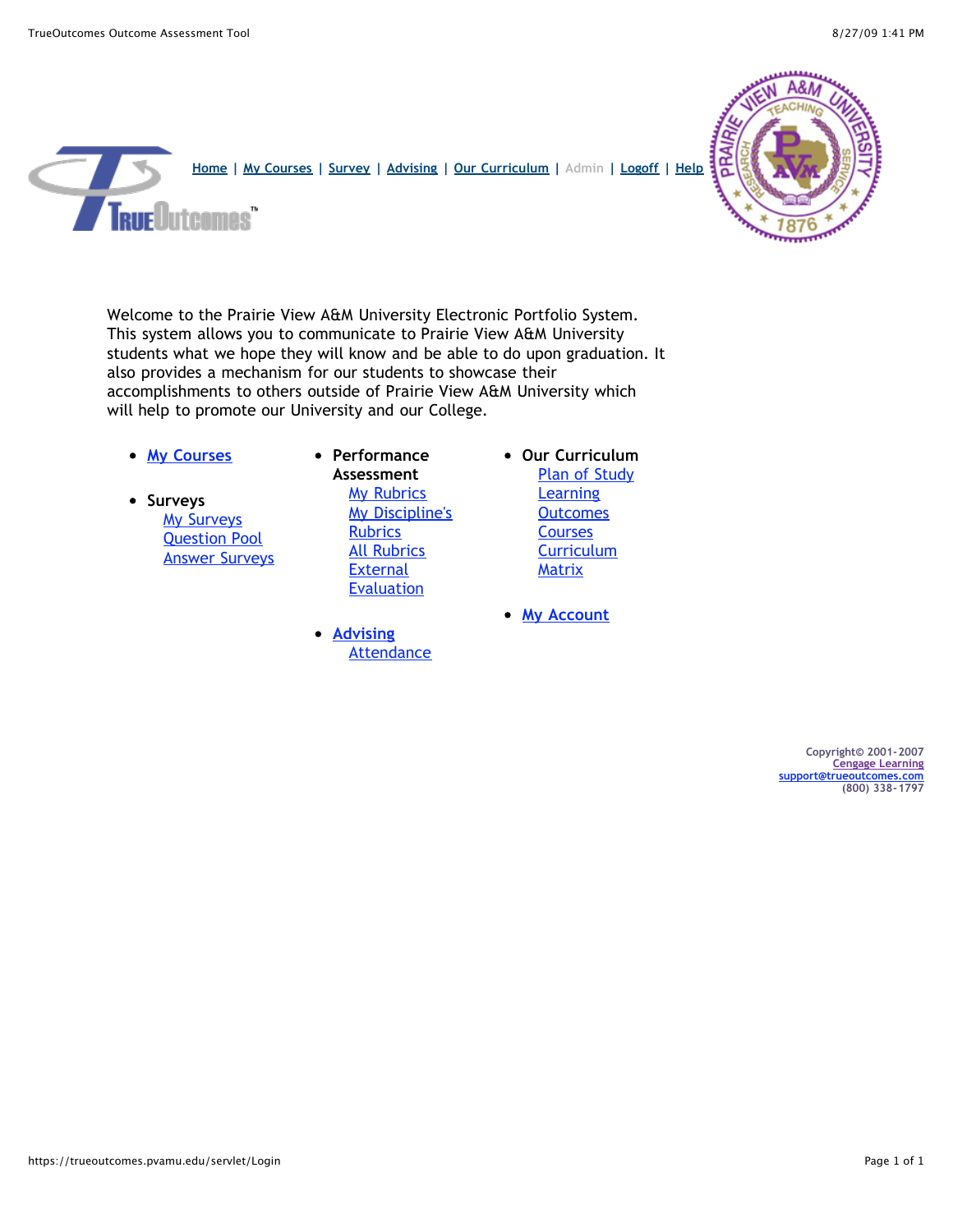$\leq$ 

| Home   My Courses   Survey   Advising   Our Curriculum   Admin   Logoff   Help<br><b>Outcomes</b><br><b>RUE Dutcomes</b>                                    | $TrueOutcomes$ > Curriculum > Elec Tech > BS > Learning |                                                                                                                                                                             |
|-------------------------------------------------------------------------------------------------------------------------------------------------------------|---------------------------------------------------------|-----------------------------------------------------------------------------------------------------------------------------------------------------------------------------|
| Learning<br>Outcomes<br>Plan of Study<br><b>Courses</b>                                                                                                     | Curriculum<br>Matrix                                    | as Text<br>41                                                                                                                                                               |
| A. Appropriate Mastery of Knowledge                                                                                                                         |                                                         | Master of Arts<br><b>Bachelor of Science</b><br><b>BS: Agriculture</b>                                                                                                      |
| <b>Outcome Definition</b><br>A. An appropriate mastery of the knowledge, techniques, skills and modern<br>tools of their disciplines.                       |                                                         | <b>BS: Family and</b><br><b>Community Services</b><br><b>BS: Human Nutrition</b><br>and Food                                                                                |
| Courses that Contribute to this Outcome<br>Computer-Aided Draft I(TECH1103)<br>Digital Logic Cir(CPET2113)<br><b>Single Chip Microprocessors (CPET4183)</b> |                                                         | <b>BS: Criminal Justice</b><br><b>BS: Psychology</b><br><b>BS: Nursing</b><br><b>BS: Biology</b>                                                                            |
| Suboutcome Matrix                                                                                                                                           |                                                         | <b>BS: Chemistry</b><br><b>BS: Biomedical</b>                                                                                                                               |
| Suboutcome<br>A1. Use Techniques and Skills                                                                                                                 | Courses<br>• TECH1103<br><b>CPET4183</b>                | Chemistry<br><b>BS: Forensic Chemistry</b><br><b>BS: Mathematics</b>                                                                                                        |
| A2. Use Modern Tools                                                                                                                                        | • CPET2113                                              | <b>BS: Physics</b><br><b>BS: Computer Science</b><br><b>BS: Chemical</b>                                                                                                    |
|                                                                                                                                                             |                                                         | <b>Engineering</b><br><b>BS: Civil Engineering</b><br><b>BS: Computer</b><br><b>Engineering</b>                                                                             |
|                                                                                                                                                             |                                                         | <b>BS: Electrical</b><br><b>Engineering</b><br><b>BS: Mechanical</b><br><b>Engineering</b><br><b>BS: Computer</b><br><b>Engineering Technology</b><br><b>BS: Electrical</b> |
|                                                                                                                                                             |                                                         | <b>Engineering</b><br><b>Technology</b><br><b>BS: Architecture</b><br><b>BS: Construction</b>                                                                               |
|                                                                                                                                                             |                                                         | <b>Science</b><br><b>BS: Educational</b><br>Technology<br><b>BS: Industrial</b>                                                                                             |
|                                                                                                                                                             |                                                         | Technology<br><b>BS: Interdisciplinary</b><br><b>Studies Generalist 4-8</b><br><b>BS: Interdisciplinary</b><br><b>Studies Generalist</b><br><b>Bilingual EC-4</b>           |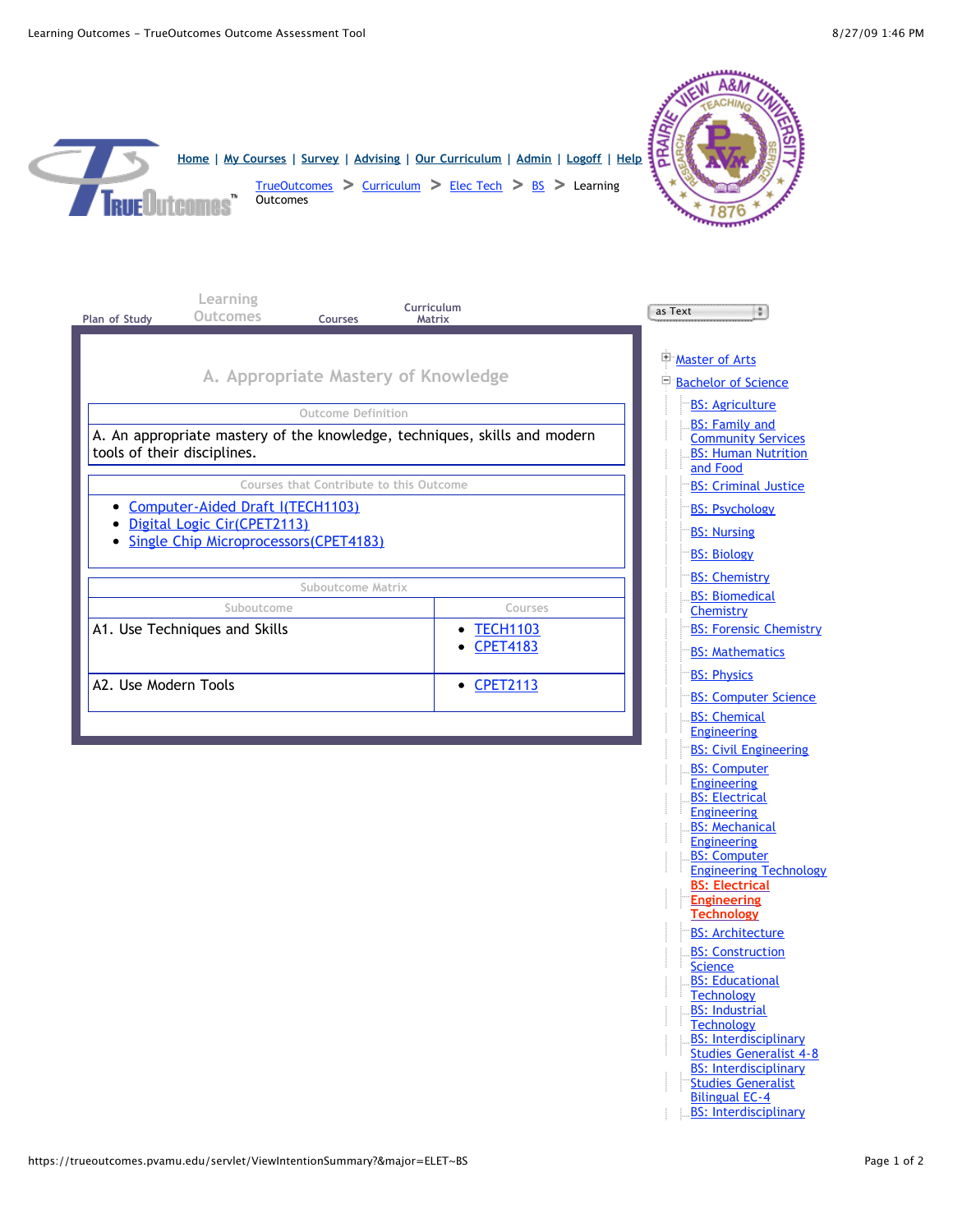- [Studies Generalist EC-4](https://trueoutcomes.pvamu.edu/servlet/ViewIntentionSummary?&major=IDSGENEC4~BS) ÷ **BS: Interdisciplinary** [Studies Mathematics 4-](https://trueoutcomes.pvamu.edu/servlet/ViewIntentionSummary?&major=IDSMATH48~BS) 8 [BS: Interdisciplinary](https://trueoutcomes.pvamu.edu/servlet/ViewIntentionSummary?&major=IDSSCI48~BS) Studies Science 4-8 BS: Interdisciplinary [Studies Social Studies 4-](https://trueoutcomes.pvamu.edu/servlet/ViewIntentionSummary?&major=IDSSOST48~BS) 8 **[BS: Interdisciplinary](https://trueoutcomes.pvamu.edu/servlet/ViewIntentionSummary?&major=IDSSPED~BS) Studies Special** Education EC-12 [BS: Health](https://trueoutcomes.pvamu.edu/servlet/ViewIntentionSummary?&major=HLTH~BS) **[BS: Human Performance](https://trueoutcomes.pvamu.edu/servlet/ViewIntentionSummary?&major=HUPF~BS) [Master of Science](javascript:return%20false) [Bachelor of Business](javascript:return%20false) Administration [Master of Business](javascript:return%20false) Administration [Doctor of Philosophy](javascript:return%20false)**
- [Minor](javascript:return%20false)
- **E** [Bachelor of Arts](javascript:return%20false)
- **[Bachelor of Music](javascript:return%20false)**
- **[Master of Architecture](javascript:return%20false)**
- [Undecided](javascript:return%20false)
- **[Master of Education](javascript:return%20false)**
- <sup>E</sup> [Certification](javascript:return%20false)
- E [Service Units](javascript:return%20false)

*The Learning Outcomes for the major are listed in the left-hand tabs below. Click on a tab to see a description of each Outcome and the courses related to that Outcome. You may click on a course to see detailed course information (this may also be found under the Courses tab). If this page does not default into the Outcomes for your major/program, you may change your default setting under Portfolio Maintenance—Personal Preferences—Change Discipline.*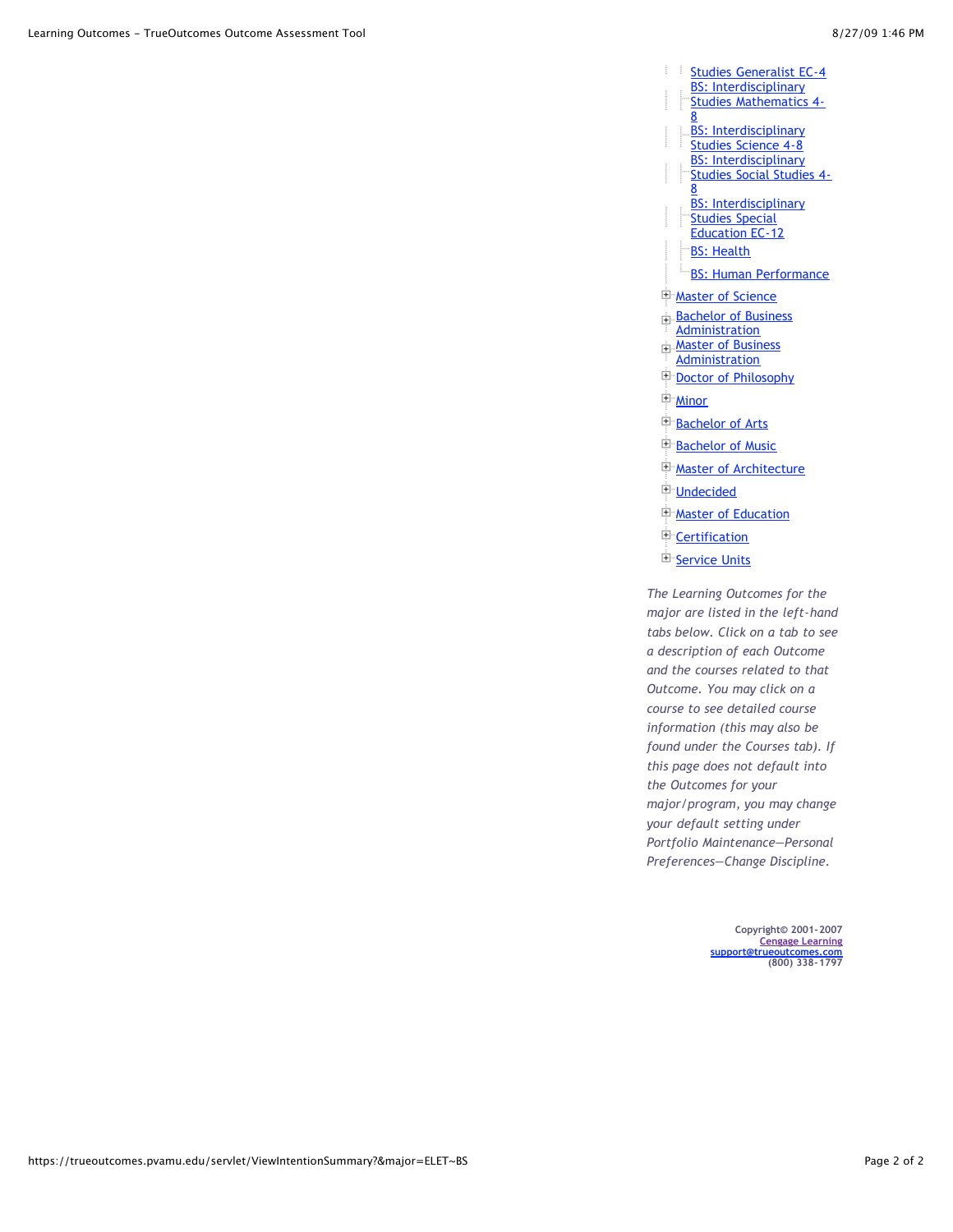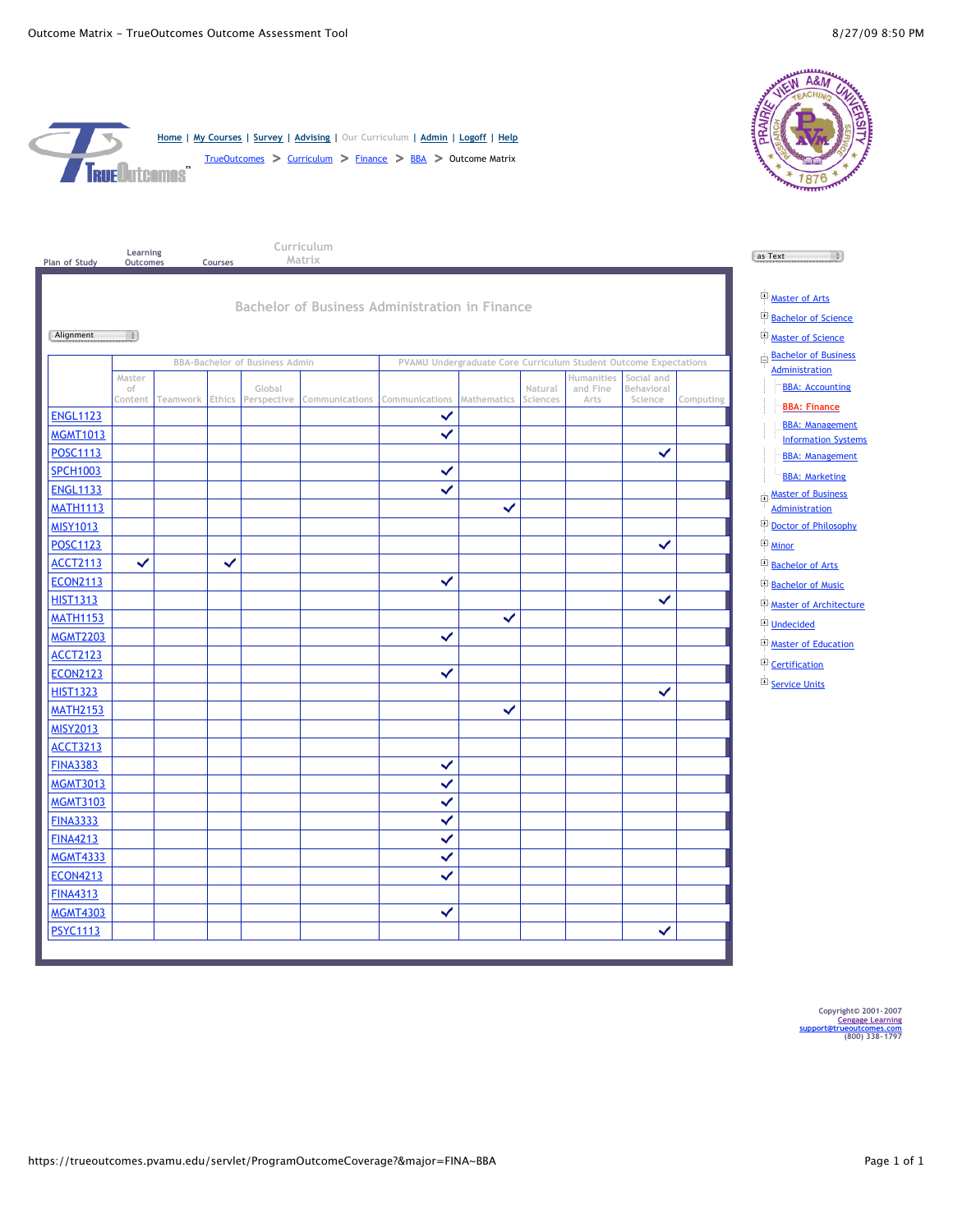## **COMP3063 Rubric 2: Outcome j1 and j2 (preview)**

An ability to apply mathematical foundations, algorithmic principles, and computer science theory in the modeling and design of computer-based systems in a way that demonstrates comprehension of the trade-offs involved in design choices.

j1: ability to develop multiple models of computer based system by applying mathematics, algorithms, and computer science.

j2: ability to demonstrate comprehension of the tradeoffs involved in design choices.

Check Performance Levels Type in Points

| Element                                                                                                                                                 |                              |                         | <b>Levels of Performance</b> |                         |  |
|---------------------------------------------------------------------------------------------------------------------------------------------------------|------------------------------|-------------------------|------------------------------|-------------------------|--|
| 1. ability to<br>develop<br>multiple<br>models of<br>computer<br>based system<br>by applying<br>mathematics,<br>algorithms,<br>and computer<br>science. | ∩<br>Excellent(46-<br>$50$ : | 0<br>Good(31-<br>$45$ : | Acceptable(20-<br>30):       | Poor(0-<br>$19)$ :      |  |
| 2. Ability to<br>demonstrate<br>comprehension<br>of the<br>tradeoffs<br>involved in<br>design choices.                                                  | Excellent(46-<br>$50$ :      | Ο<br>Good(31-<br>$45$ : | O<br>Acceptable(20-<br>30):  | ∩<br>Poor(0-<br>$19)$ : |  |
|                                                                                                                                                         |                              |                         | <b>View PDF</b>              |                         |  |

| <b>Close Window</b> |  |
|---------------------|--|
|                     |  |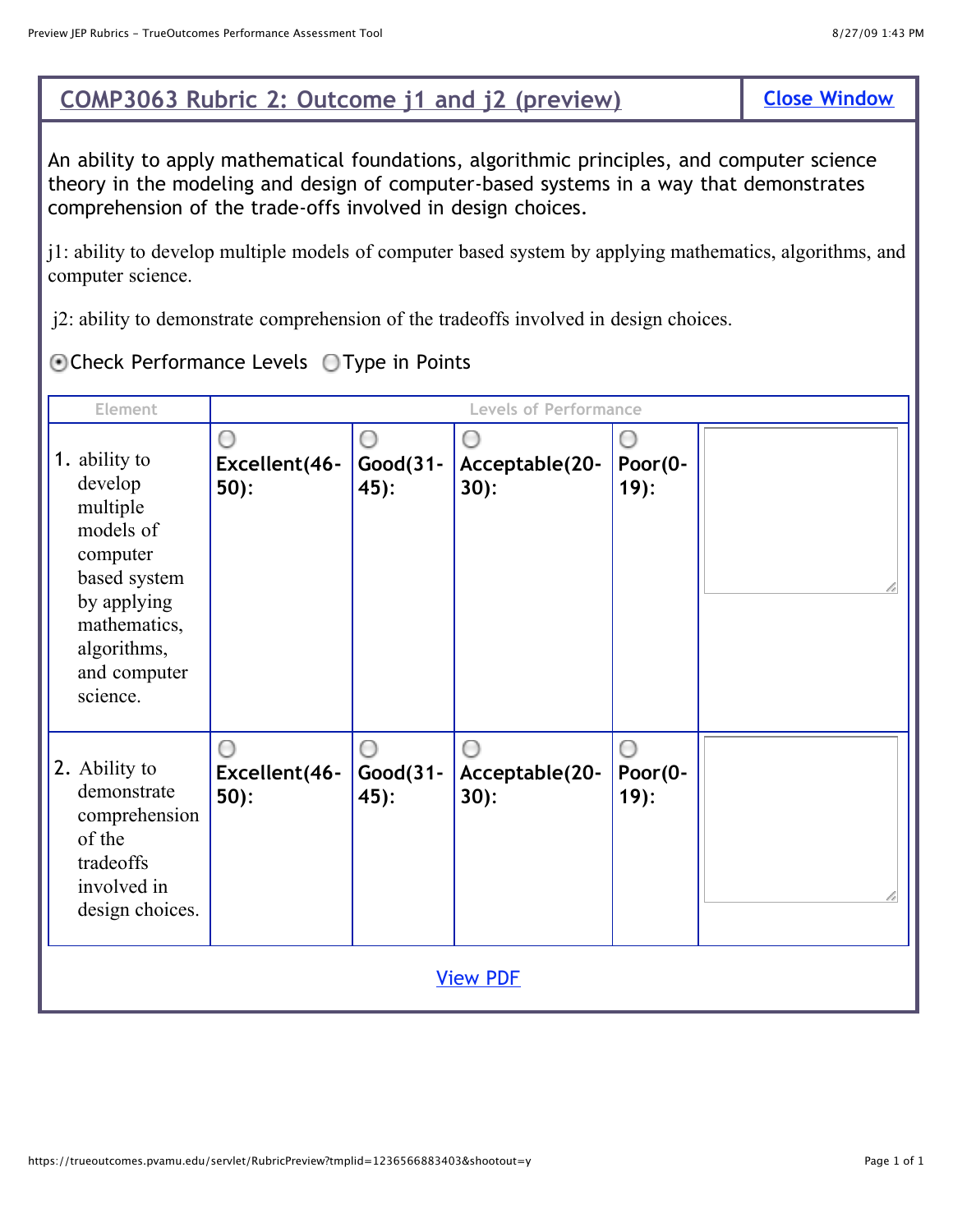## **EDUL 7223 - National Education Agenda Analysis Essay (preview) [Close Window](javascript:close())**

Candidates will read and analytically reflect on the current congressional year's federal education agenda to evaluate the components of the agenda for addressing educational issues, benchmarks, and needs on a federal, state, and local level. The Education Agenda can be found at the following URL: http://www.whitehouse.gov/agenda/education/ . Candidates will read the content of the agenda and write an analytical essay in narrative format addressing how the agenda adequately addresses or fails to address the challenges and goals of the education of children in the United States on a federal, state, and local level. Candidates should cite the relevant literature, appropriate research, and applicable theory in the analysis i.e. when suggestions or criticisms are offered, citations must be included to support your ideas. For Parts 1-3 below, candidates should provide policy suggestions that and educational leaders at the respective governance level could use to improve implementation of the agenda.

After reading the agenda, candidates should critique the agenda and submit an essay with the following components: (a) an introductory paragraph (without labels), (b) Part 1: Analysis of the Educational Agenda at the National Level, (c) Part 2: U. S. Education Agenda and State-Level Issues, (d) Part 3: Aligning the U. S. Education Agenda on the Local Level, (e) a concluding paragraph, and (f) Reference page labeled References. All aspects of the assignment should adhere to the Publication Manual of the American Psychological Association (5th ed.) in all aspects especially, use of quotes, seriation, and citation of references. Additionally, your essay will be evaluated for meeting ELCC standards using the following scoring tool. The results of scores from these responses will be entered in the True Outcomes system. Additionally, you are to upload your evaluated responses to the True Outcomes system.

Check Performance Levels Type in Points

| Element                                                                                                                                                                                                                                                                                                                                                                                              |                                                                                                                                                                                                                                                             |                                                                                                                                  | <b>Levels of Performance</b>                                                                                               |  |
|------------------------------------------------------------------------------------------------------------------------------------------------------------------------------------------------------------------------------------------------------------------------------------------------------------------------------------------------------------------------------------------------------|-------------------------------------------------------------------------------------------------------------------------------------------------------------------------------------------------------------------------------------------------------------|----------------------------------------------------------------------------------------------------------------------------------|----------------------------------------------------------------------------------------------------------------------------|--|
| 1. 3.1 Manage the<br>Organization(a)<br>Candidates<br>demonstrate the<br>ability to optimize the<br>learning environment<br>for all students by<br>applying appropriate<br>models and principles<br>of organizational<br>development and<br>management, including<br>research and data<br>driven decision-<br>making with attention<br>to indicators of<br>equity, effectiveness,<br>and efficiency. | Superior/Target(2):<br>Strategies and<br>suggestions reflect an<br>advanced level of<br>awareness of sound<br>(i.e. peer-refereed,<br>empirical, adhering to<br>national IRB<br>standards) research<br>and theory<br>commensurate with<br>the degree level. | Acceptable(1):<br>Strategies and<br>suggestions<br>reflect a novice<br>level of<br>awareness of<br>sound research<br>and theory. | Unacceptable(0):<br>Strategies and<br>suggestions are<br>inappropriate<br>and/or are not<br>linked with sound<br>research. |  |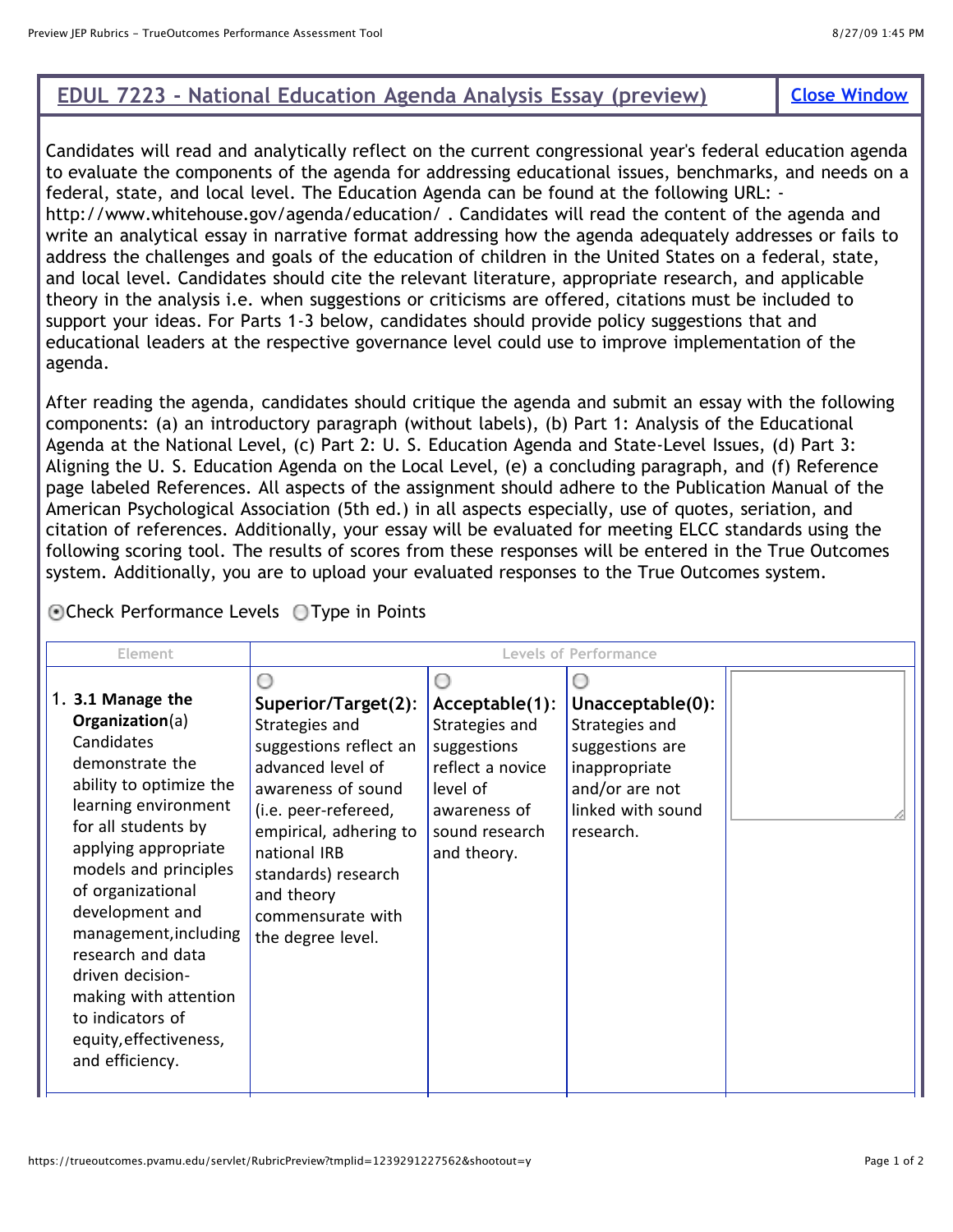| 2. 3.1 Manage the<br>Organization(b)<br>Candidates develop<br>plans of action for<br>focusing on effective<br>organization and<br>management of fiscal,<br>human, and material<br>resources, giving<br>priority to student<br>learning, safety,<br>curriculum, and<br>instruction. | Superior/Target(2):<br>Suggestions adhere to<br>GASB principles, are<br>feasible, and enhance<br>the quality of<br>addressing education<br>issues at the<br>applicable<br>governmental level.                                                 | Acceptable(1):<br>Suggestions<br>adhere to GASB<br>principles, are<br>feasible, and<br>sustain the<br>quality of<br>addressing<br>education issues<br>at the applicable<br>governmental<br>level. | Unacceptable(0):<br>Suggestions adhere<br>to GASB principles,<br>are unfounded and<br>detract the quality<br>of addressing<br>education issues at<br>the applicable<br>governmental<br>level. |  |
|------------------------------------------------------------------------------------------------------------------------------------------------------------------------------------------------------------------------------------------------------------------------------------|-----------------------------------------------------------------------------------------------------------------------------------------------------------------------------------------------------------------------------------------------|---------------------------------------------------------------------------------------------------------------------------------------------------------------------------------------------------|-----------------------------------------------------------------------------------------------------------------------------------------------------------------------------------------------|--|
| 3. 4.2 Respond to<br><b>Community Interests</b><br>and Needs(b)<br>Candidates<br>demonstrate the<br>ability to use<br>appropriate<br>assessment strategies<br>and research methods<br>to understand and<br>accommodate diverse                                                     | Superior/Target(2):<br>Strategies and<br>suggestions reflect an<br>advanced level of<br>awareness of sound<br>(i.e. peer-refereed,<br>empirical, adhering to<br>national IRB<br>standards) research<br>commensurate with<br>the degree level. | Acceptable(1):<br>Strategies and<br>suggestions<br>reflect a novice<br>level of<br>awareness of<br>sound research.                                                                                | Unacceptable(0):<br>Strategies and<br>suggestions are<br>inappropriate<br>and/or are not<br>linked with sound<br>research.                                                                    |  |
| 4. 4.3 Mobilize<br><b>Community Resources</b><br>(a) Candidates<br>demonstrate an<br>understanding of and<br>ability to use<br>community resources,<br>includingyouth<br>services, to support<br>student achievement,<br>solve school problems,<br>and achieve school<br>goals.    | Superior/Target(2):<br>All suggestions<br>adhere to GASB<br>principles.                                                                                                                                                                       | Acceptable(1):<br>Most<br>suggestions<br>adhere to GASB<br>principles.                                                                                                                            | Unacceptable(0):<br>Suggestions<br>conflict with GASB<br>principles.                                                                                                                          |  |
|                                                                                                                                                                                                                                                                                    |                                                                                                                                                                                                                                               | <b>View PDF</b>                                                                                                                                                                                   |                                                                                                                                                                                               |  |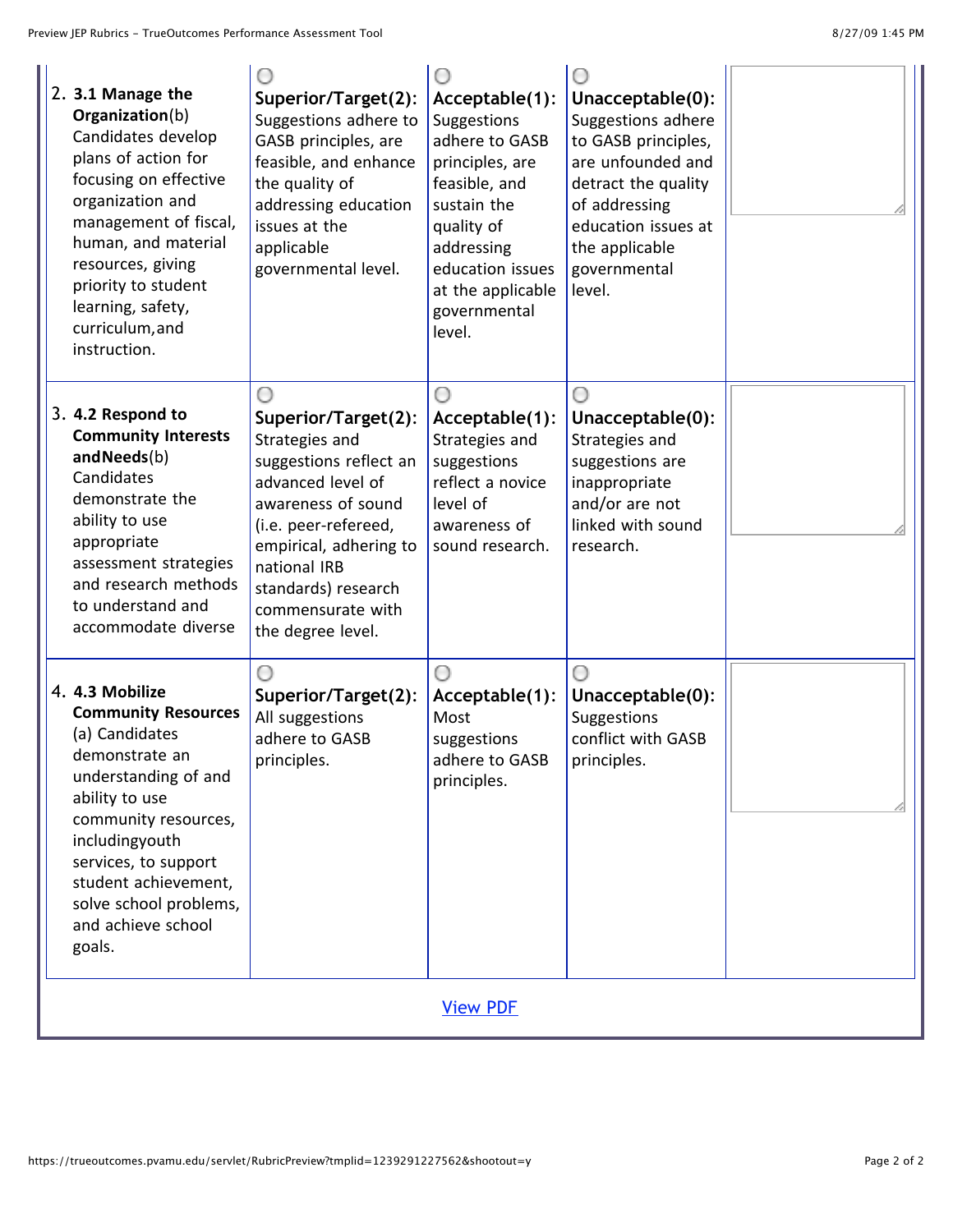

| Portfolios    | <b>Evaluation</b><br><b>Rubrics</b><br><b>Evaluate</b><br><b>Scales</b><br><b>Teams</b> |
|---------------|-----------------------------------------------------------------------------------------|
|               |                                                                                         |
| Choose Action | Title [new                                                                              |
| select        | <b>BA-ENGLISH-Test</b>                                                                  |
| select        | BA: Ind Studies Eng Lang Arts and Reading 4-8 Portfolio                                 |
| select        | <b>BS: Educational Technology Portfolio</b>                                             |
| select        | <b>BS: Health Portfolio</b>                                                             |
| select        | <b>BS: Human Performance Portfolio</b>                                                  |
| select        | BS: Ind Studies Gen 4-8 Portfolio                                                       |
| select        | BS: Ind Studies Gen Bilingual EC-4 Portfolio                                            |
| select        | BS: Ind Studies Gen EC-4 Portfolio                                                      |
| select        | BS: Ind Studies Math 4-8 Portfolio                                                      |
| select        | BS: Ind Studies Science 4-8 Portfolio                                                   |
| select        | BS: Ind Studies Social Studies 4-8 Portfolio                                            |
| select        | BS: Ind Studies Special Ed EC-12 Portfolio                                              |
| select        | <b>BS: Industrial Technology Portfolio</b>                                              |
| select        | <b>CIIT</b>                                                                             |
| select        | <b>Distance Learning</b>                                                                |
| select        | MA: Counseling Portfolio                                                                |
| select        | <b>MED ADMIN-TEST</b>                                                                   |
| select        | MED: Educational Administration Portfolio                                               |
| select        | MED: Health Portfolio                                                                   |
| select        | MED: Physical Education Portfolio                                                       |
| select        | MED: Reading (Elementary) Portfolio                                                     |
| select        | MED: Reading (Secondary) Portfolio                                                      |
| select        | <b>MED: Special Education Portfolio</b>                                                 |
| select        | MS: Counseling Portfolio                                                                |
| select        | <b>MS: Educational Administration Portfolio</b>                                         |
| select        | MS: Health Portfolio                                                                    |
| select        | MS: Physical Education Portfolio                                                        |

*Allows you to define "Performance Gateways." Performance gateways are a body of rubric evaluated works that a student is expected to produce by a certain point within their education.*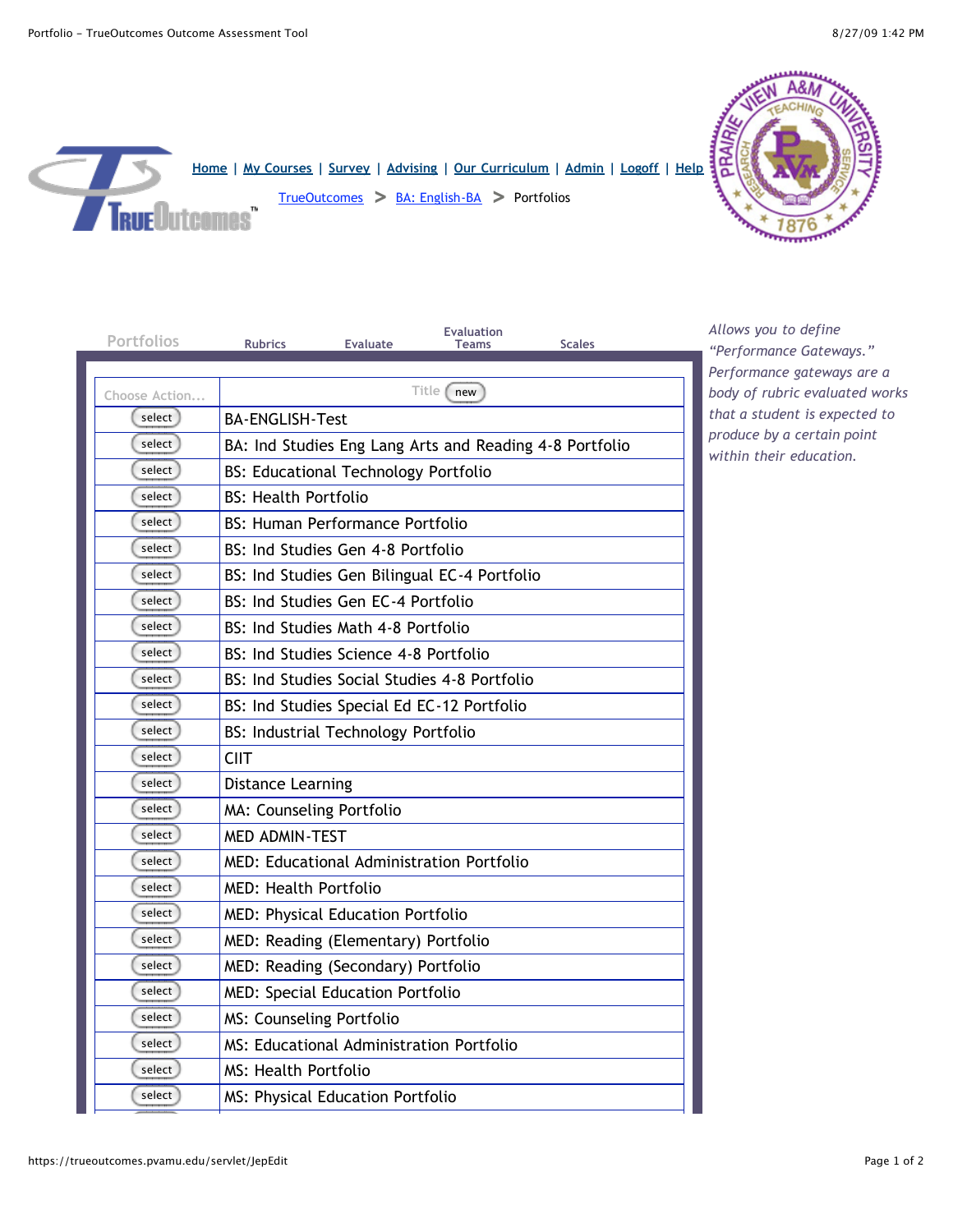| select | PHEL: Educational Leadership Portfolio |
|--------|----------------------------------------|
| select | Test Portfolio                         |
| select | test-MED ED ADM                        |
|        |                                        |